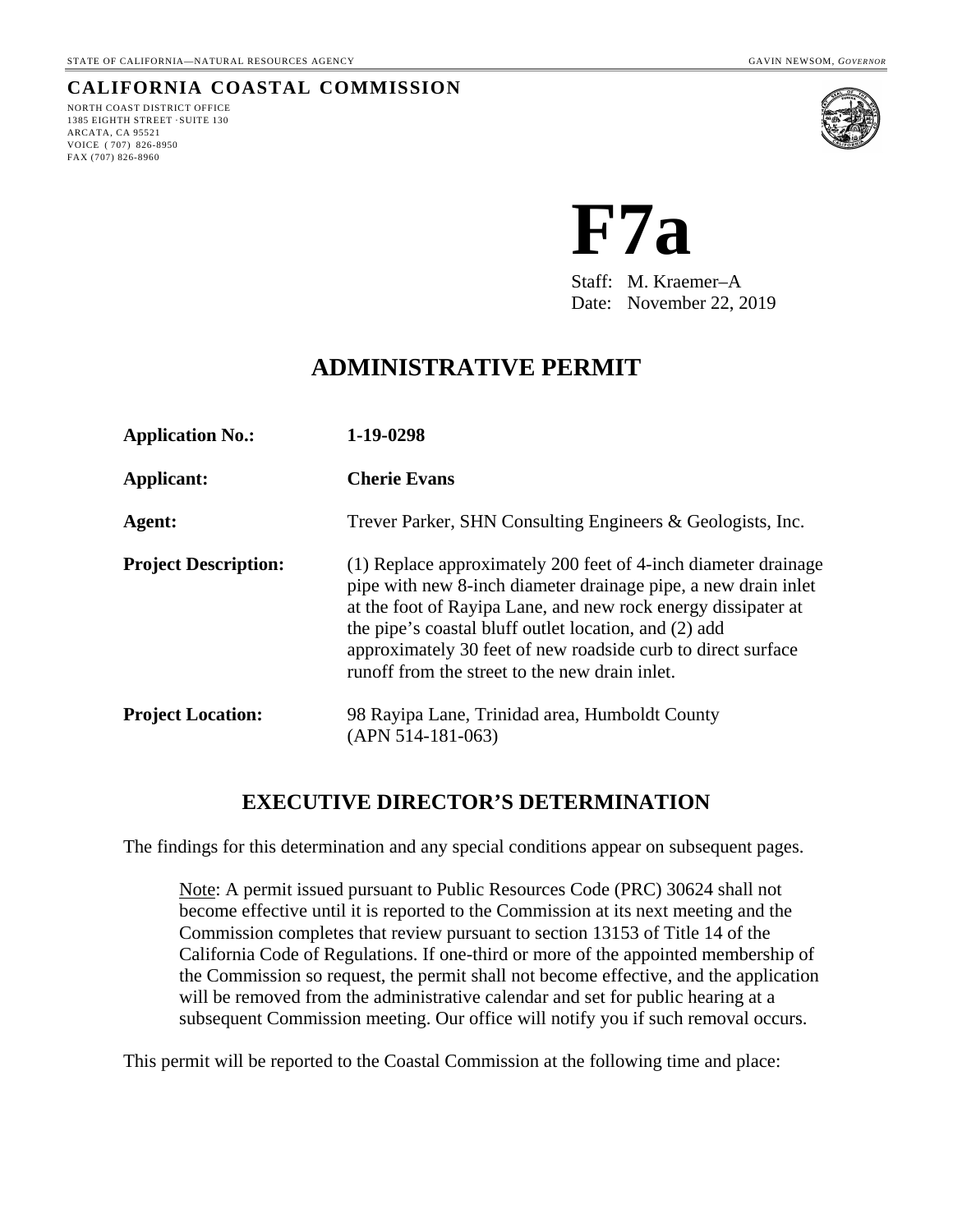**Friday, December 13, 2019 – 9:00 a.m. King Gillete Ranch 26800 Mulholland Hwy. Calabasas, CA 91302**

#### IMPORTANT: Before you may proceed with development, the following must occur:

Pursuant to Title 14, California Code of Regulations sections 13150(b) and 13158, you must sign the enclosed duplicate copy acknowledging your receipt of the permit and accepting its contents, including all conditions, and return it to our office. Following the Commission's meeting, and once we have received the signed acknowledgement and evidence of compliance with all special conditions, we will send you a Notice of Administrative Permit Effectiveness.

#### **BEFORE YOU CAN OBTAIN ANY LOCAL PERMITS AND PROCEED WITH DEVELOPMENT, YOU MUST HAVE RECEIVED BOTH YOUR ADMINISTRATIVE PERMIT AND THE NOTICE OF PERMIT EFFECTIVENESS FROM THIS OFFICE.**

JOHN AINSWORTH Executive Director

By:

MELISSA B. KRAEMER Supervising Planner

# **STANDARD CONDITIONS**

This permit is granted subject to the following standard conditions:

- **1. Notice of Receipt and Acknowledgement**. The permit is not valid and development shall not commence until a copy of the permit, signed by the permittee or authorized agent, acknowledging receipt of the permit and acceptance of the terms and conditions is returned to the Commission Office.
- **2. Expiration**. If development has not commenced, the permit will expire two years from the date on which the Commission voted on the application. Development shall be pursued in a diligent manner and completed in a reasonable period of time. Application for extension of the permit must be made prior to the expiration date.
- **3. Interpretation**. Any questions of intent or interpretation of any condition will be resolved by the Executive Director or the Commission.
- **4. Assignment**. The permit may be assigned to any qualified person, provided assignee files with the Commission an affidavit accepting all terms and conditions of the permit.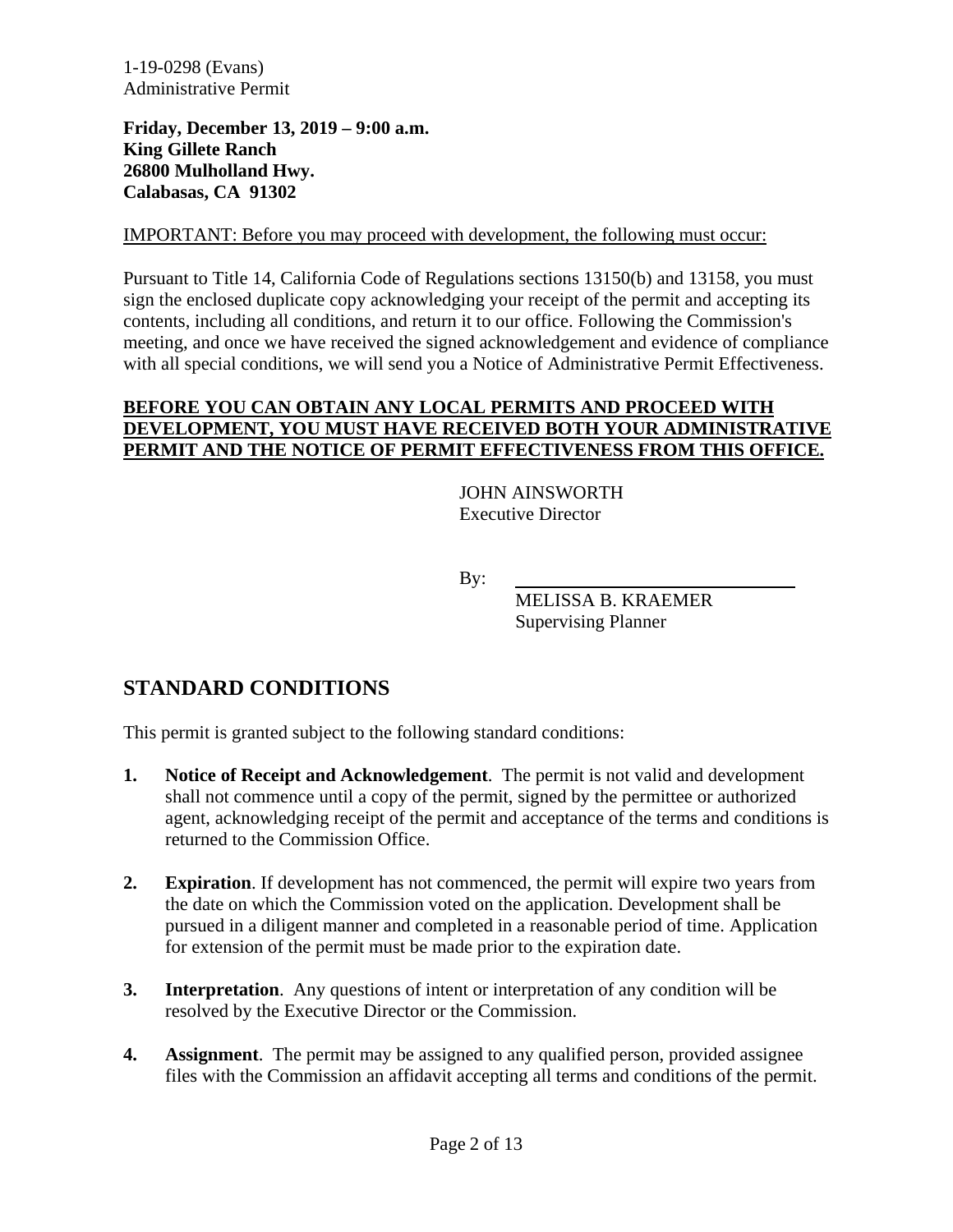**5. Terms and Conditions Run with the Land**. These terms and conditions shall be perpetual, and it is the intention of the Commission and the permittee to bind all future owners and possessors of the subject property to the terms and conditions.

## **SPECIAL CONDITIONS:** SEE PAGES 11 THROUGH 13.

#### **EXECUTIVE DIRECTOR'S DETERMINATION (CONTINUED):**

The Executive Director hereby determines that the proposed development is a category of development which, pursuant to PRC section 30624, qualifies (on the basis of development not in excess of \$100,000) for approval by the Executive Director through the issuance of an administrative permit. Subject to Standard and Special Conditions as attached, said development is in conformity with the policies of Chapter 3 of the California Coastal Act, including those policies regarding public access and coastal recreation opportunities, and will not have any significant adverse impacts on the environment within the meaning of the California Environmental Quality Act.

## **FINDINGS FOR EXECUTIVE DIRECTOR'S DETERMINATION**

#### **A. PROJECT DESCRIPTION AND PURPOSE**

The project site is an approximately 0.35-acre parcel located at 98 Rayipa Lane, a private street, approximately two miles south of the City of Trinidad in Humboldt County (APN 514- 181-063). The proposed development includes the following: (1) replace approximately 200 feet of 4-inch diameter drainage pipe with new 8-inch diameter drainage pipe, a new drain inlet at the foot of Rayipa Lane, and a new rock energy dissipater at the drain pipe's coastal bluff outlet location, and (2) add approximately 30 feet of new roadside curb to direct surface runoff from the street to the new drain inlet. The majority of the existing drainage pipe lies above ground, extending from the northeastern corner of the property along the base of the existing deck attached to the north side of the existing residence and wrapping around the base of the west side of the residence towards the pipe's existing outlet near southern property line. The proposed replacement drain pipe would follow the same alignment.

The purpose of the subject drainage pipe is to collect and route stormwater drainage from an approximately 1-acre area that includes over 250 feet of paved impermeable roadway (Rayipa Lane and the applicant's existing off-street parking area). The applicant's property is located at the western, or downhill, end of Rayipa Lane, and stormwater runoff flows directly towards the site and into the existing drop inlet and drainage pipe. Approximately 10 feet of the existing pipe beginning at its inlet near the foot of Rayipa Lane is below ground and beneath a portion of the existing wooden deck and walkway on the north side of the residence. Replacement of the drainage pipe with the new pipe and proposed improvements to the drainage inlet would necessitate removal of portions of the deck and walkway for pipe access. Upon completion of the pipe replacement work, the existing deck and walkway would be repaired as needed within the same footprint.

According to the application, the existing 4-inch pipe has become clogged on multiple occasions, especially at the beginning of the rainy season when debris is carried in the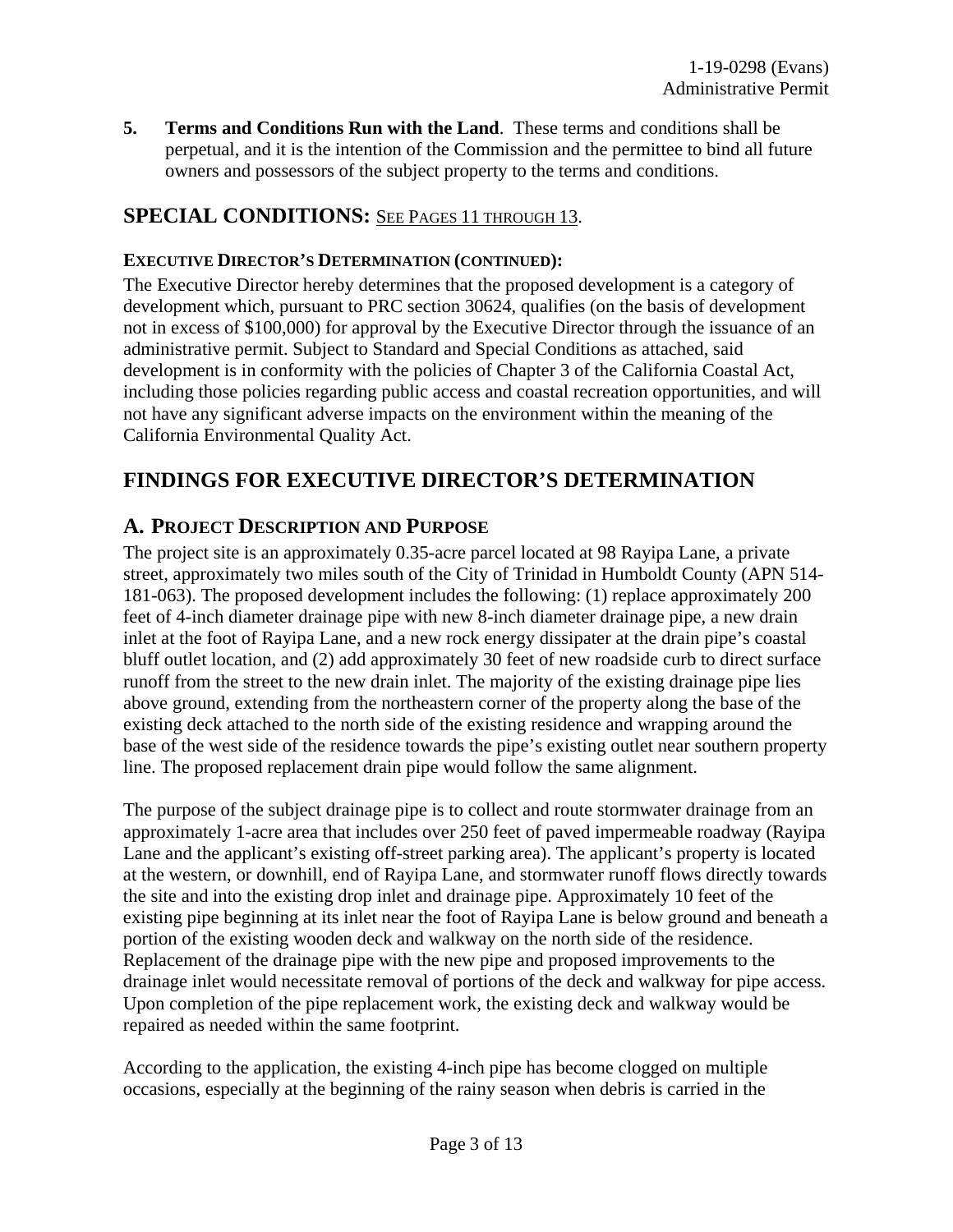stormwater runoff. A clog during a heavy rain event could redirect the flow out of the pipe and onto other parts of the property and bluff in an uncontrolled manner, potentially resulting in significant erosion if the clog is not immediately noticed. Thus, the applicant's engineer has recommended, based on supporting calculations, that the existing pipe be replaced by an 8 inch drainage pipe to allow leaves, needles, small sticks, etc. to more freely flow through the pipe. Proposed modifications to the existing drop inlet include a new 18-inch by 18-inch foundry gate, which would prevent any larger trash and debris from flowing through the pipe.

The drainage pipe would be secured to the bluff hillside with anchorage (installed every 20 feet) consisting of 6-foot galvanized T-posts driven a minimum of 3-feet into the ground and secured to the pipe with 12-gauge galvanized wire wrapped around the posts and pipe. Currently, there is no rock energy dissipater at the pipe outlet, which is on the face of a vegetated coastal bluff on the applicant's property above Moonstone Beach, a popular beach park in Humboldt County. The new rock energy dissipater, intended to prevent erosion at the outfall, would consist of 6-inch rock placed just below the outlet end of the drainage pipe at a depth of approximately 2 feet over an approximately 12.5-square-foot area.

## **B. ENVIRONMENTAL SETTING**

The property is currently developed with a pre-Coastal Act single-family residence and onsite sewage disposal system. The property is served by a community water system provided by the Westhaven Community Services District.

The site is located on a coastal bluff between the first through public road (Scenic Drive) and the sea, at an elevation of approximately 100 feet above mean sea level. The existing house is situated on the eastern-most portion of the lot, just off the terminus of Rayipa Lane, on a grade break that slopes to the west with gradients ranging from ~10% to 80%.

There are no known environmentally sensitive habitat areas on the parcel. However, the property is located directly adjacent to (above) and is visible from Moonstone Beach County Park, a popular park and recreation area that provides year-round public access to both rocky and sandy beach areas.

## **C. PREVIOUS COMMISSION ACTIONS**

In 1983, the Commission granted coastal development permit (CDP) 1-83-118 for a lot line adjustment of an approximately 500-square-foot area between the subject parcel and the adjacent parcel to the east. The purpose of the lot line adjustment was to correct an error in the original construction of the existing single family residence across the property boundary. The CDP approval did not include any special conditions.

In 2012, the Commission granted CDP 1-12-014 to (1) construct a new retaining wall structure to replace and stabilize the remains of two existing retaining walls that had been damaged by a fallen tree (one critically damaged and the other with soil undermining) and which protect the existing pre-Coastal Act residence on the property, and (2) replace a stairway access along the north side of the house also critically damaged by the fallen tree that is necessary for access to the west side of the house. The Commission granted its approval of CDP 1-12-014 subject to seven special conditions relating to (a) conformance of final plans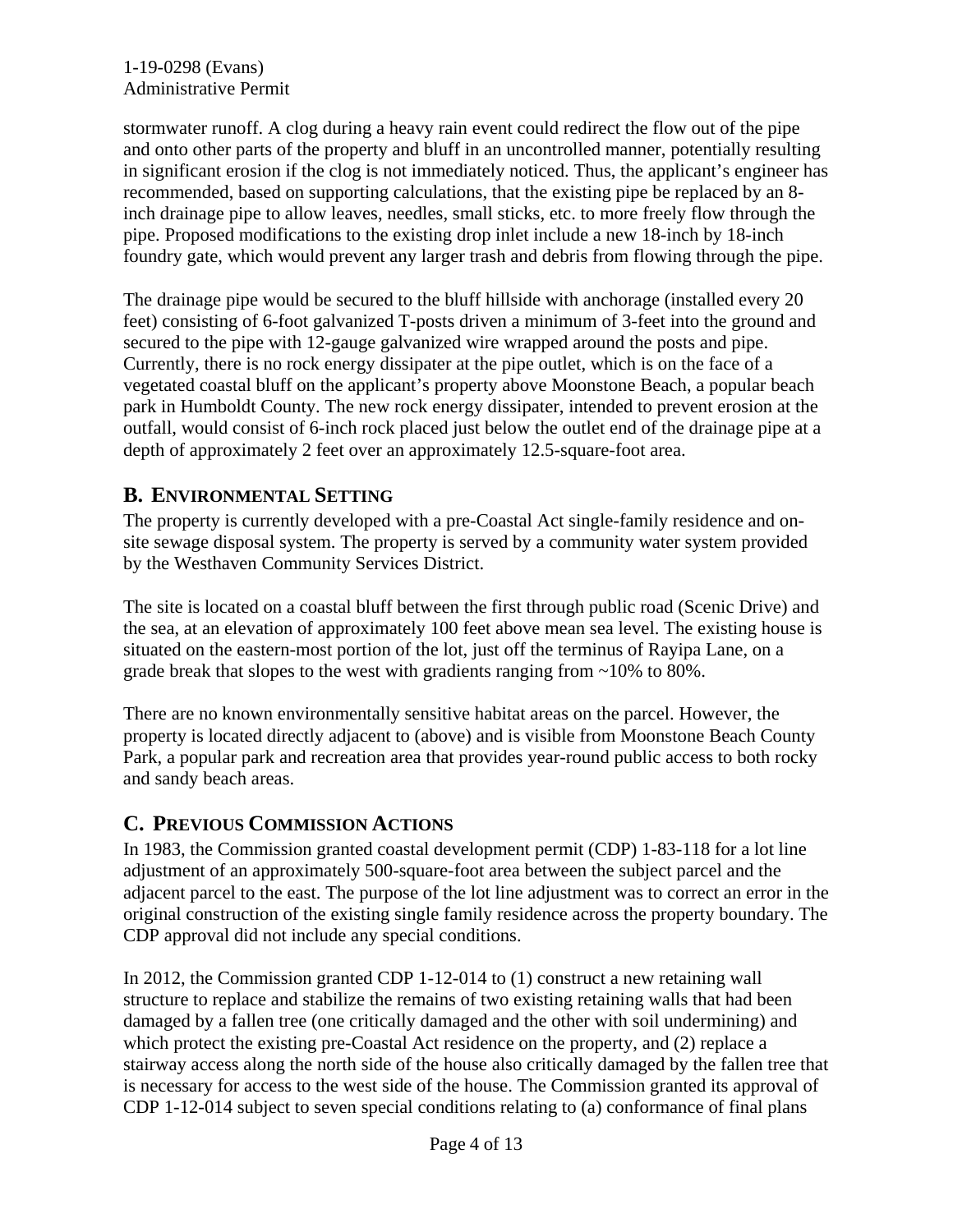with geotechnical recommendations; (b) assumption of risk; (c) deed restriction recordation of permit conditions; (d) landscape plan; (e) retaining wall color plan; (f) construction responsibilities; and (g) revegetation standards and restrictions.

## **D. STANDARD OF REVIEW**

Although Humboldt County has a certified local coastal program (LCP), the property is located in a non-certified area (area of deferred certification, or ADC) that includes all of the privately owned lands, other than lands owned by the Trinidad Coastal Land Trust, located west of Scenic Drive, west of Stagecoach Road, and west of Patricks Point Drive (where each is the first public road paralleling the sea), and along the route of the Sixth Avenue Trail in the Westhaven area. In denying certification for this area of the Trinidad Area Plan (LUP) in 1982, the Commission suggested that the Plan's policies regarding the protection of the public's right of access where acquired through use (i.e. potential prescriptive rights) be modified to conform to the natural resource, hazard, and public access policies of the Coastal Act. The County did not accept the suggested modifications, and the geographic area became an ADC. As a consequence, the Commission retains CDP jurisdiction over the site, and the standard of review for issuance of a CDP is whether the development is consistent with the Chapter 3 policies of the Coastal Act.

## **E. OTHER APPROVALS AND STAFF CONSULTATIONS**

The proposed project requires no approvals from other agencies. Given the project's proximity to Moonstone Beach County Park, staff referred the project to County park staff for comment. County park staff responded that the County had no objection to the proposed project. Staff also referred the project to the tribal contacts recommended for consultation by the Native American Heritage Commission and other tribal representatives with known interest in the project area region.<sup>1</sup> Representatives from four tribes (the Wiyot Tribe, the Blue Lake Rancheria, the Hoopa Valley Tribe, and the Bear River Band of the Rohnerville Rancheria) responded to the Commission's referral stating that they had no comments on the project.

## **F. PROTECTION OF WATER QUALITY AND ADJACENT PARK AREAS**

Section 30230 of the Coastal Act states:

*Marine resources shall be maintained, enhanced, and where feasible, restored. Special protection shall be given to areas and species of special biological or economic significance. Uses of the marine environment shall be carried out in a manner that will sustain the biological productivity of coastal waters and that will maintain healthy populations of all species of marine organisms* 

 <sup>1</sup> Commission staff referred the project (via email) to tribal representatives from the Yurok Tribe, Trinidad Rancheria, Big Lagoon Rancheria, Wiyot Tribe, Blue Lake Rancheria, Bear River Band of the Rohnerville Rancheria, and Hoopa Valley Tribe on May 21, 2019. On November 13, 2019, staff resent (via email) the project referral to the same tribes, as well as to the Tsurai Ancestral Society, requesting comments on the project.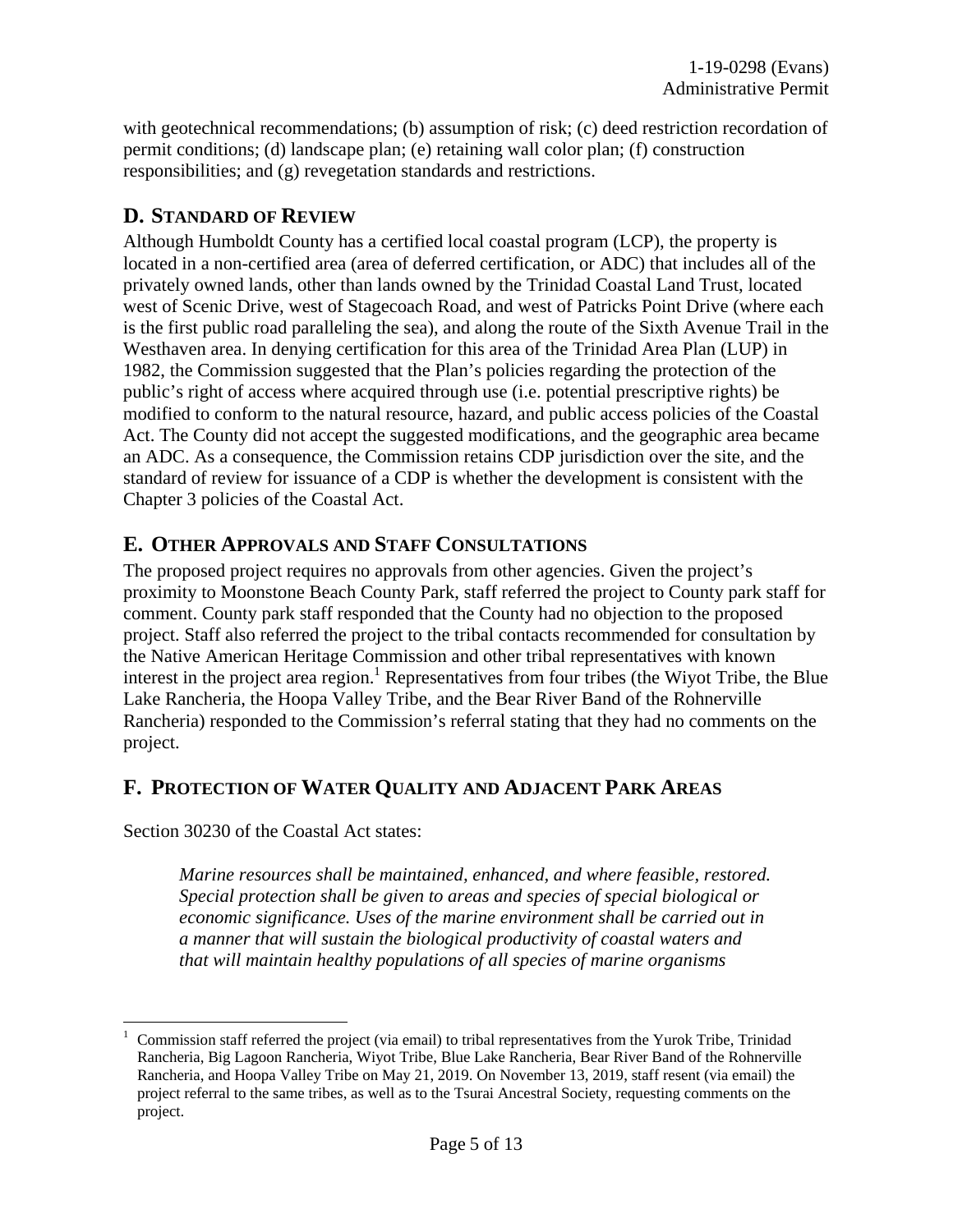*adequate for long-term commercial, recreational, scientific, and educational purposes.*

#### Section 30231 of the Coastal Act states:

*The biological productivity and the quality of coastal waters, streams, wetlands, estuaries, and lakes appropriate to maintain optimum populations of marine organisms and for the protection of human health shall be maintained and, where feasible, restored through, among other means, minimizing adverse effects of waste water discharges and entrainment, controlling runoff, preventing depletion of ground water supplies and substantial interference with surface water flow, encouraging waste water reclamation, maintaining natural vegetation buffer areas that protect riparian habitats, and minimizing alteration of natural streams.*

#### Section 30240 of the Coastal Act states:

*(a) Environmentally sensitive habitat areas shall be protected against any significant disruption of habitat values, and only uses dependent on those resources shall be allowed within those areas.*

*(b) Development in areas adjacent to environmentally sensitive habitat areas and parks and recreation areas shall be sited and designed to prevent impacts which would significantly degrade those areas, and shall be compatible with the continuance of those habitat and recreation areas.*

There are no known environmentally sensitive habitat areas (ESHA) on the parcel. However, the property includes coastal bluff areas located directly adjacent to (above) Moonstone Beach County Park, which includes both rocky and sandy beach areas along the Pacific Ocean and Little River estuary. Sections 30230 and 30231 of the Coastal Act require the protection of marine resources and the biological productivity and quality of coastal waters and wetlands. For proposed development adjacent to ESHA and park and recreation areas, section 30240(b) of the Coastal Act requires that development be designed to prevent impacts that would significantly degrade adjacent ESHA and park and recreation areas and be compatible with the continuance of the sensitive area(s).

The location of the existing drainage pipe outlet near the southern boundary of the subject property is approximately 150 feet (slope distance) northeast of, and approximately 60 feet higher in elevation than, the nearest sandy beach portion of Moonstone Beach. Directly downslope from (south of) the pipe outlet is vegetated bluff adjacent to the County's beach access paved parking area at the foot of Moonstone Beach Road, which is approximately 100 feet (slope distance) away from, and 40 feet lower in elevation than, the proposed drainage pipe outlet and associated rock energy dissipater.

The applicant considered alternative alignments for the drainage pipe other than the proposed alternative, which, as previously described, is to replace the drainage pipe in its existing alignment. Routing the pipe due westward across the property rather than west then south as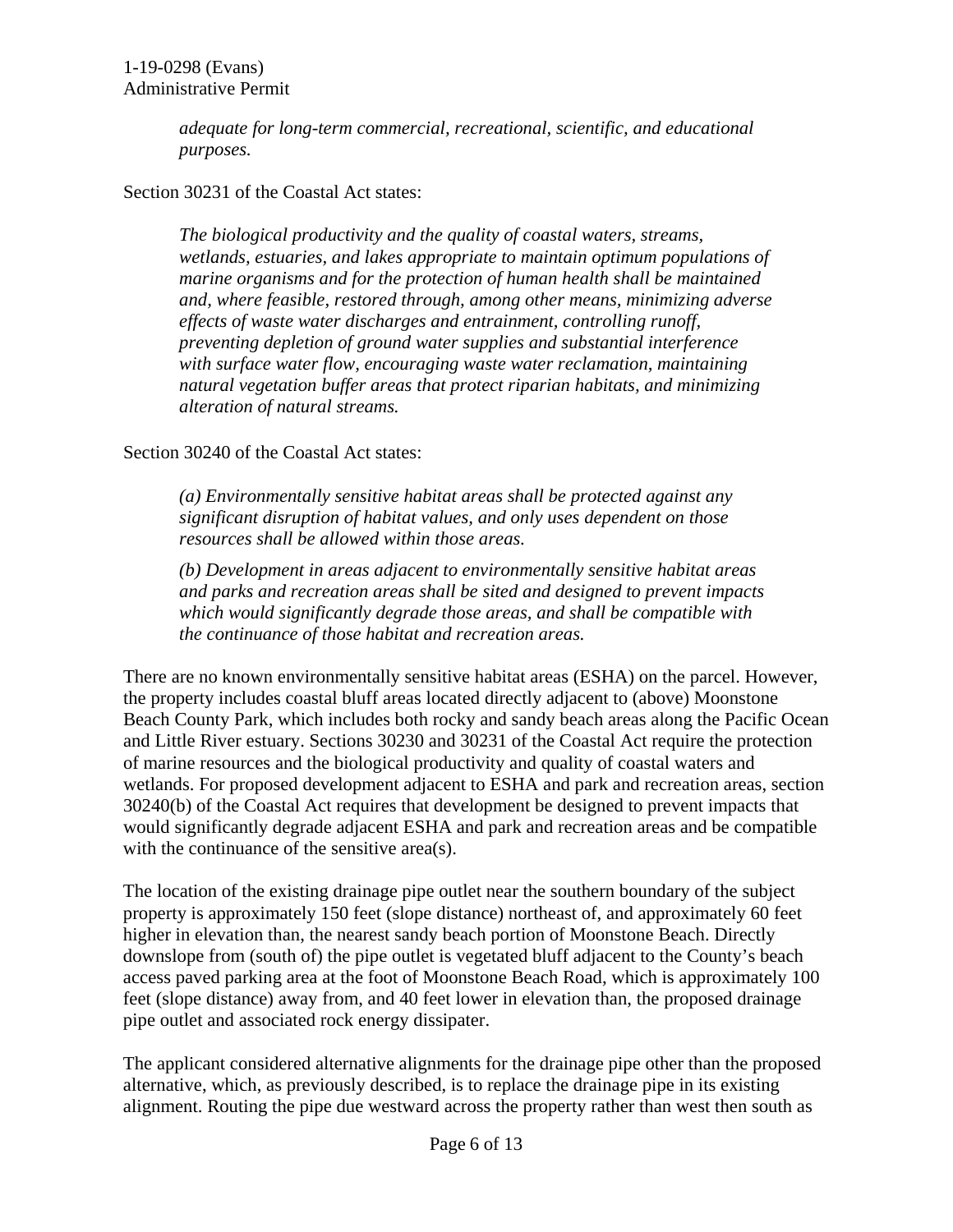currently proposed still would result in directing drainage to a bluff face. Under this alternative however, the drainage outlet would be closer to Moonstone Beach itself, rather than to the County's paved beach parking lot, as is currently proposed. Another alternative considered was to route the stormwater drainage from Rayipa Lane away from the bluff altogether, either northward or southward. However, these alternatives were deemed infeasible due to the fact that drainage in those directions would mean (1) placing pipe infrastructure off the applicant's property onto other properties; and (2) pumping discharge up hill, which would not be possible during electrical outages, as frequently occur during large storm events in the area.

As mentioned, there is no known ESHA on the parcel. Typical bluff vegetation within the project area includes a mix of native species, such as sword fern (*Polystichum munitum*), wild cucumber (*Marah* sp.), salal (*Gaultheria shallon*), and California blackberry (*Rubus ursinus*), and nonnative invasive species, including English ivy (*Hedera helix*), pampas grass (*Cortaderia* sp.), and Scotch broom (*Cytisus scoparius*). The project involves no grading, no major vegetation removal, and no significant ground disturbance.

All but the first 10 feet of the existing pipe is installed above ground, and the new replacement pipe will be installed in the same manner. As proposed, the existing pipe will be removed and disposed of, and the new pipe will be secured to the hillside using 6-foot galvanized T-posts installed at 20-foot intervals a minimum of 3-feet into the ground and secured to the drainage pipe with 12-gauge galvanized wire wrapped around the posts and pipe. Construction Best Management Practices (BMPs) proposed by the applicant to avoid erosion, sedimentation, and water quality impacts (shown on construction plans) include general measures for (1) dust control; (2) stockpile management (i.e., securing/covering stockpiles, and surrounding stockpiles with silt fence or fiber rolls for erosion control); (3) general erosion control BMPs; and (4) minimizing disturbance of existing vegetation by clearly marking the limits of the work area prior to commencement of construction. The plans also state that all work will be done by hand, and no heavy equipment will be used for construction.

While these proposed measures will help reduce the potential for impacts to water quality and adjacent park and recreation areas, in some cases the proposed measures do not go far enough or are not specific enough to ensure that runoff is controlled, water quality is maintained, and adjacent park and recreation areas will not be significantly degraded consistent with the mandates of sections 30230, 30231, and 30240(b). For example, the project proposes to use fiber rolls as "temporary" erosion and sediment control measures during construction. Plastic netting used in these and similar products (e.g., mulch control netting, erosion control blankets, straw wattles, and reinforced silt fences) has been found to entangle wildlife and contribute to marine debris/plastic pollution. Although erosion and sediment control products classified as temporary are designed to degrade after a period of time, several temporary erosion and sediment control products with netting – such as mulch control netting, erosion control blankets, and fiber rolls – are commonly left in place permanently, particularly when used with seeding. The length of time it takes for netting to begin to degrade depends on the netting composition and the environmental conditions but can remain intact many years after installation. When plastic netting does eventually fall apart, plastic fragments may be blown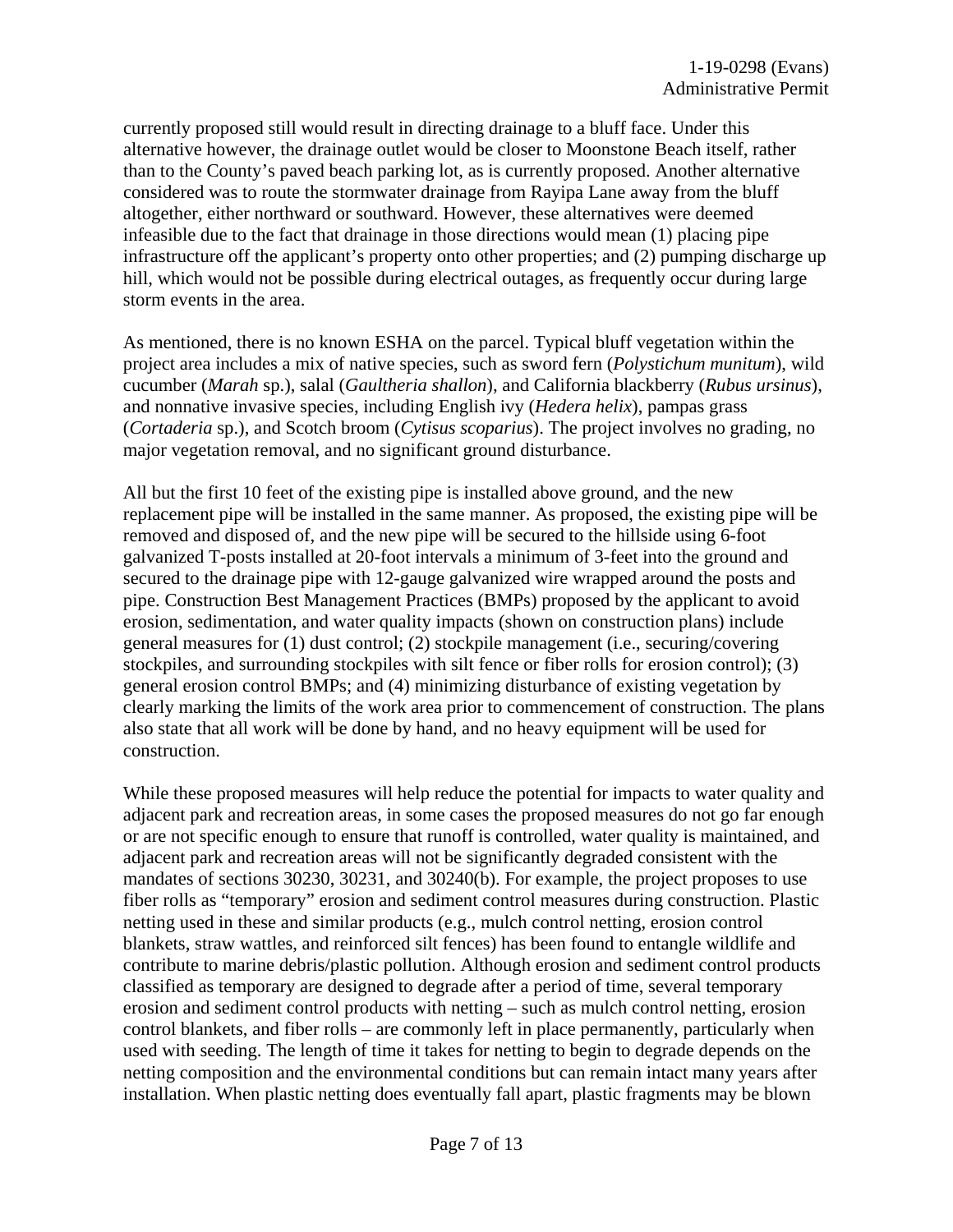or washed into waterways and the ocean, creating an entanglement and ingestion hazard for marine life, potentially for many years. Due to its durability, buoyancy, and ability to concentrate toxins present in the ocean, plastic can be very harmful to marine life. In addition, the proposed development includes construction of a new 30-foot-long, 4-inch curb on the northeast side of the property to direct surface runoff from Rayipa Lane to the subject drain inlet. However, no BMPs have been proposed for this development. Installation of concrete and pavement may pose water quality and habitat concerns, especially during the mixing and curing stages. Certain cements are alkaline, which can result in elevated pH levels in surface water runoff. High pH water is caustic or toxic to aquatic organisms, and powdered cement can create soil conditions that adversely impact native vegetation.

To ensure that the project implements the full suite of appropriate BMPs to protect water quality and adjacent park and recreation areas, the Executive Director attaches **Special Condition 1**. This condition lists construction responsibilities that must be adhered to during construction, including the BMPs proposed by the applicant, summarized above as modified and augmented by various additional requirements needed to protect adjacent beach and recreation areas and to maintain the biological productivity and quality of coastal waters consistent with sections 30240(b), 30230, and 30231 of the Coastal Act. These additional requirements include: (a) properly containing trash and removing it from the work site on a regular basis; (b) prohibiting the use of temporary rolled erosion and sediment control products with plastic netting to minimize the potential for wildlife entanglement and plastic debris pollution; (c) requiring the use of only certified weed-free straw mulch for erosion control and prohibiting seeding or revegetation of disturbed areas with invasive or problematic plant species to avoid the inadvertent introduction of nonnative and/or problematic plant species to surrounding park areas; and (d) the use of appropriate BMPs for construction of the concrete curb, such as preventing concrete pieces and washout from entering any drainage inlet, to avoid pollution of down-slope waters and park areas.

Therefore, the Executive Director finds that the proposed project, as conditioned, will maintain the biological productivity and quality of coastal waters and protect adjacent sensitive habitat and park and recreation areas consistent with sections 30230, 30231, and 30240 of the Coastal Act.

## **F. HAZARDS**

Section 30253 of the Coastal Act states in part:

*New development shall do all of the following:*

- *(a) Minimize risks to life and property in areas of high geologic, flood, and fire hazard.*
- *(b) Assure stability and structural integrity, and neither create nor contribute significantly to erosion, geologic instability, or destruction of the site or surrounding area or in any way require the construction of protective devices that would substantially alter natural landforms along bluffs and cliffs…*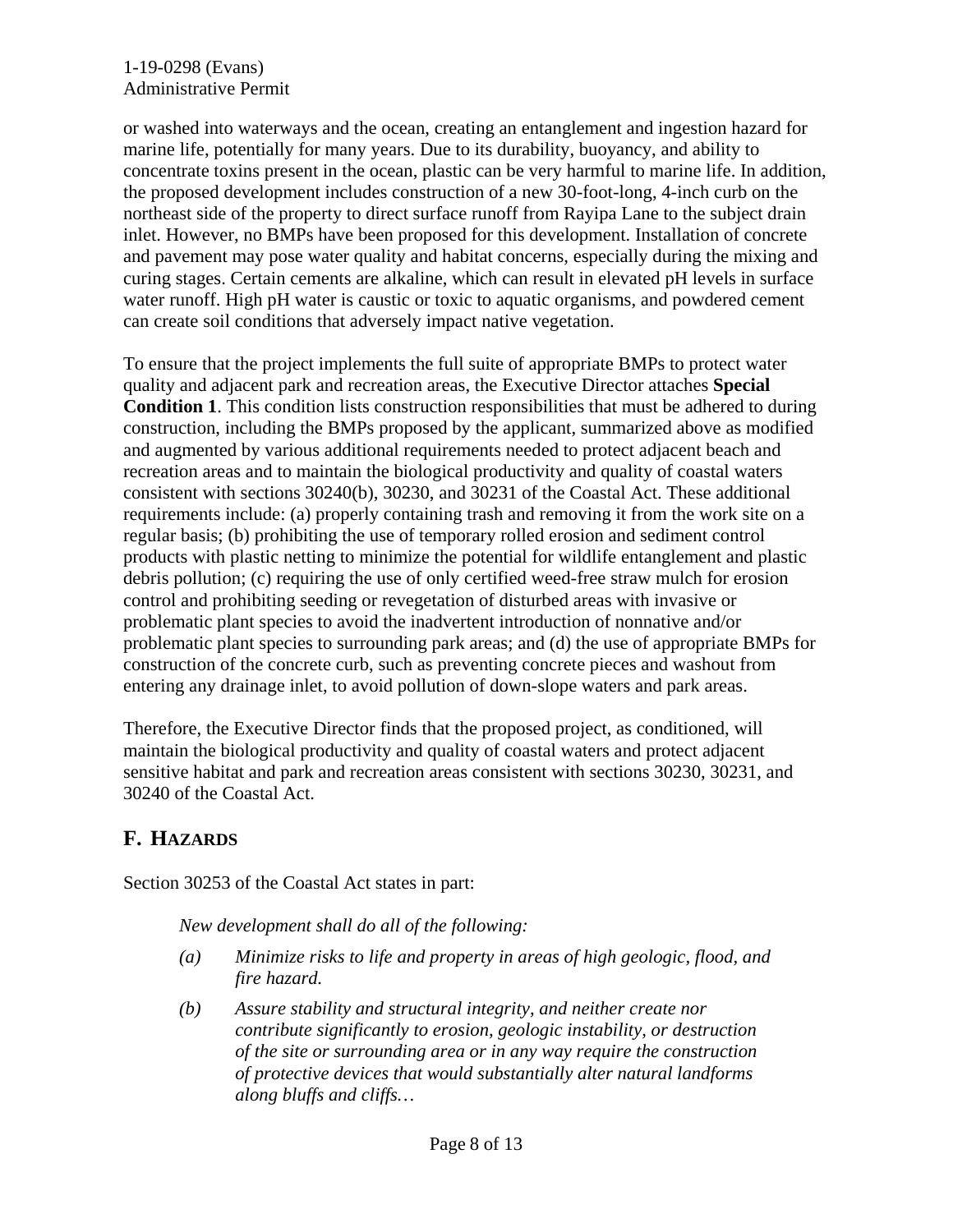The property is situated on an uplifted Pleistocene marine terrace overlooking Moonstone Beach. The portion of the property that is developed with the existing residence is gently to moderately sloped westward, with elevations ranging from 120 feet above mean sea level (MSL) near the eastern side of the residence to 80 feet above MSL near the western side of the residence. The applicant completed geotechnical investigations for the property in  $2012^{2,3}$ to support a CDP application at that time proposing to construct a new retaining wall structure to replace and stabilize the remains of two existing retaining walls that had been damaged by a fallen tree and which protect the existing pre-Coastal Act single family residence on the property. The geotechnical investigations, which included both a quantitative slope stability analysis and bluff retreat rate/erosion analysis, describe the subsurface conditions at the site as generally well-drained, sandy, marine terrace deposits, with bedrock estimated at least 50 feet below ground surface. The slope stability analysis concluded that the factor of safety calculations for static and seismic conditions were "…*not within, but near the range of values recommended by the Coastal Commission*." The bluff retreat/erosion analysis concluded that the bluff edge on the site "*has not had any discernable retreat between 1942 and 2011… The absence of bluff retreat at the project site can be attributed to protection from environmental factors (wind, wave action) provided by heavy vegetation and the surrounding bedrock outcroppings*…"

As previously described, the scope of this permit includes replacing an existing above-ground 4-inch drainage pipe on the property with a new above-ground 8-inch drainage pipe in the same alignment. The drainage pipe alignment extends from its drop inlet near the northeastern property boundary and near the foot of Rayipa Lane around the north and west sides of the existing residence to the outlet point on a vegetated coastal bluff near the southern property boundary. The drainage pipe will be secured with 6-foot galvanized T-posts driven a minimum of 3-feet into the ground and secured to the pipe with 12-gauge galvanized wire wrapped around the posts and pipe. The proposed rock energy dissipater, which will consist of 6-inch rock placed just below the outlet end of the drainage pipe at a depth of approximately 2 feet over an approximately 12.5-square-foot area, is intended to prevent stormwater discharge exiting the pipe from eroding the slope below the outfall. The energy dissipater will reduce water velocity exiting the pipe to allow the water to infiltrate within the surrounding vegetated slope.

The Commission's engineer and geologist have reviewed the proposed plans and drainage calculations for the project and concur with the engineer's assessment that the proposed drainage improvements as designed will assure stability and structural integrity and will neither create nor contribute significantly to erosion, geologic instability, or destruction of the site or the surrounding area provided that the inlet and outlet to the drainage pipe are cleaned regularly and any clogging of the system or pipe breakages are repaired as soon as possible to

 $2$  LACO Associates (Giovanni Vadurro, CEG). August 23, 2012. Geotechnical Memorandum (Limited-Scope Soil Exploration, Qullman Construction – Retaining Wall Design, Charlie Quillman, Assessor's Parcel Number 514-181-063). Project No. 7584.00. Eureka, CA.

LACO Associates (Bryan E. Dussell, CEG and Matthew R. Love, EIT). August 8, 2012. Slope Instability Report, Retaining Wall Replacement, 98 Rayipa Lane, Westhaven, California, Assessor's Parcel Number 514- 181-063). Project No. 7584.01. Eureka, CA.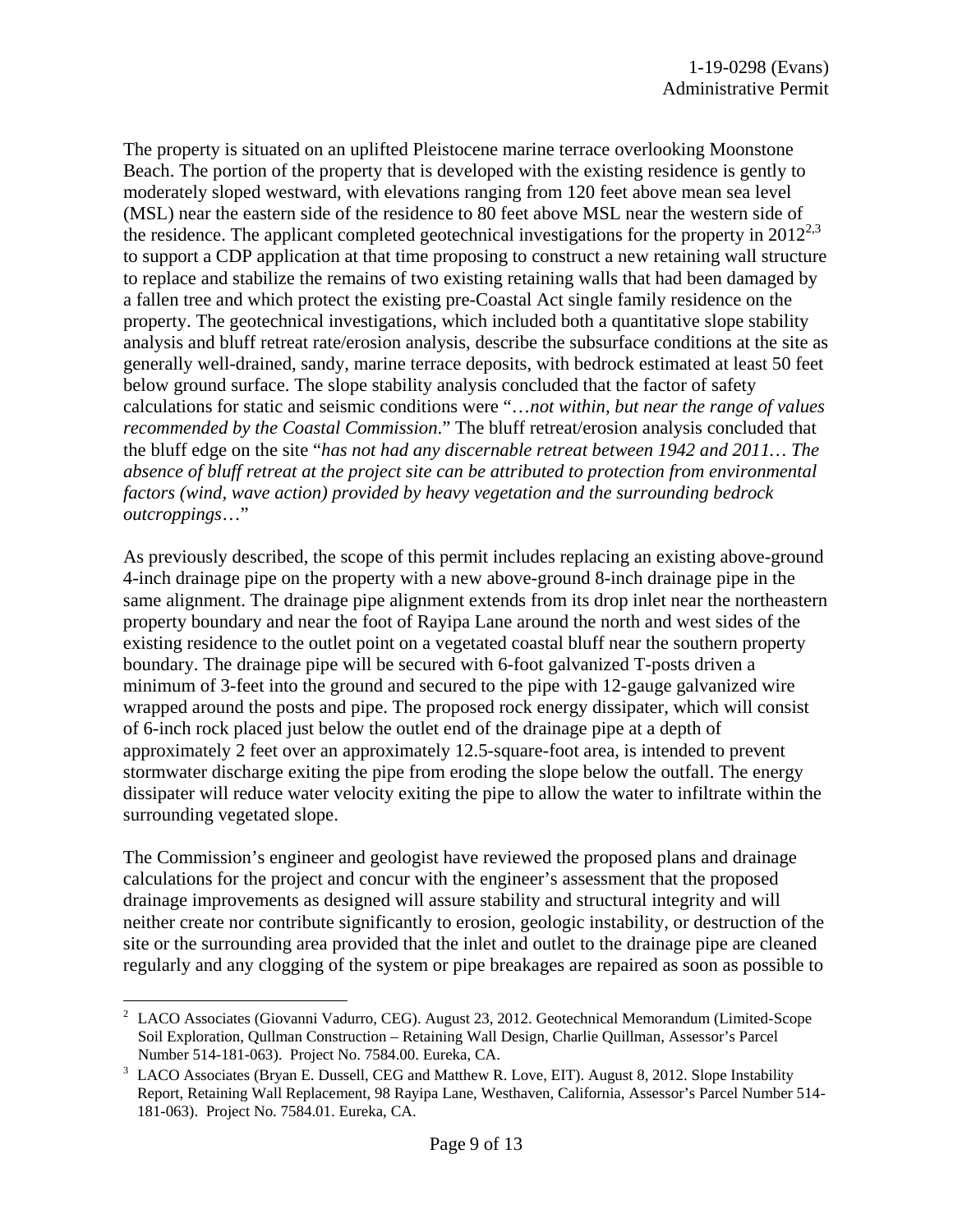avoid the inadvertent redirection of flow to other portions of the property and bluff in an uncontrolled manner that could cause erosion. Proper maintenance of the pipe infrastructure is important to ensure its ongoing functionality and for the continued assurance of the pipe's structural integrity and bluff stability. Therefore, the Executive Director attaches **Special Condition 2**. This condition requires that the drainage infrastructure authorized by this permit shall be inspected and maintained on a regular basis, at a minimum annually prior to the start of the rainy season (prior to October  $1<sup>st</sup>$  each year). The drainage pipe inlet and outlet areas shall be cleaned regularly as needed, and any clogging of the system or pipeline breakages shall be repaired as soon as feasible to minimize the potential for erosion impacts. To ensure that future property owners are aware of the ongoing maintenance requirements of this permit, the Executive Director imposes **Special Condition 3** to require the applicant to record a deed restriction to impose the special conditions of this permit as covenants, conditions, and restrictions on the use and enjoyment of the property.

Therefore, the Executive Director finds that the proposed development, as conditioned, can be found to be consistent with section 30253 of the Coastal Act, which requires that risks to life and property be minimized, that stability and structural integrity are assured, and that proposed development neither create nor contribute significantly to erosion, geologic instability, or destruction of the site or surrounding area.

## **G. PROTECTION OF VISUAL RESOURCES**

Section 30251 of the Coastal Act states, in applicable part, as follows:

*The scenic and visual qualities of coastal areas shall be considered and protected as a resource of public importance. Permitted development shall be sited and designed to protect views to and along the ocean and scenic coastal areas, to minimize the alteration of natural land forms, to be visually compatible with the character of surrounding areas, and, where feasible, to restore and enhance visual quality in visually degraded areas…*

The property is not within a designated Highly Scenic Area. The project involves no grading or major vegetation removal, and all new development will be either at grade or only slightly above grade. Due to existing topography and abundance of vegetation, no new development will be visible from Moonstone Beach or other public vantage points. Therefore, the Executive Director finds that the proposed project, as designed, is consistent with section 30251, as the development will not (a) adversely affect views to or along the coast, (b) result in major landform alteration, or (c) be visually incompatible with the character of the surrounding area.

# **H. PUBLIC ACCESS PROTECTION**

Section 30210 of the Coastal Act requires that maximum public access shall be provided consistent with public safety needs and the need to protect natural resource areas from overuse. Section 30212 of the Coastal Act requires that access from the nearest public roadway to the shoreline be provided in new development projects except where it is inconsistent with public safety, military security, or protection of fragile coastal resources, or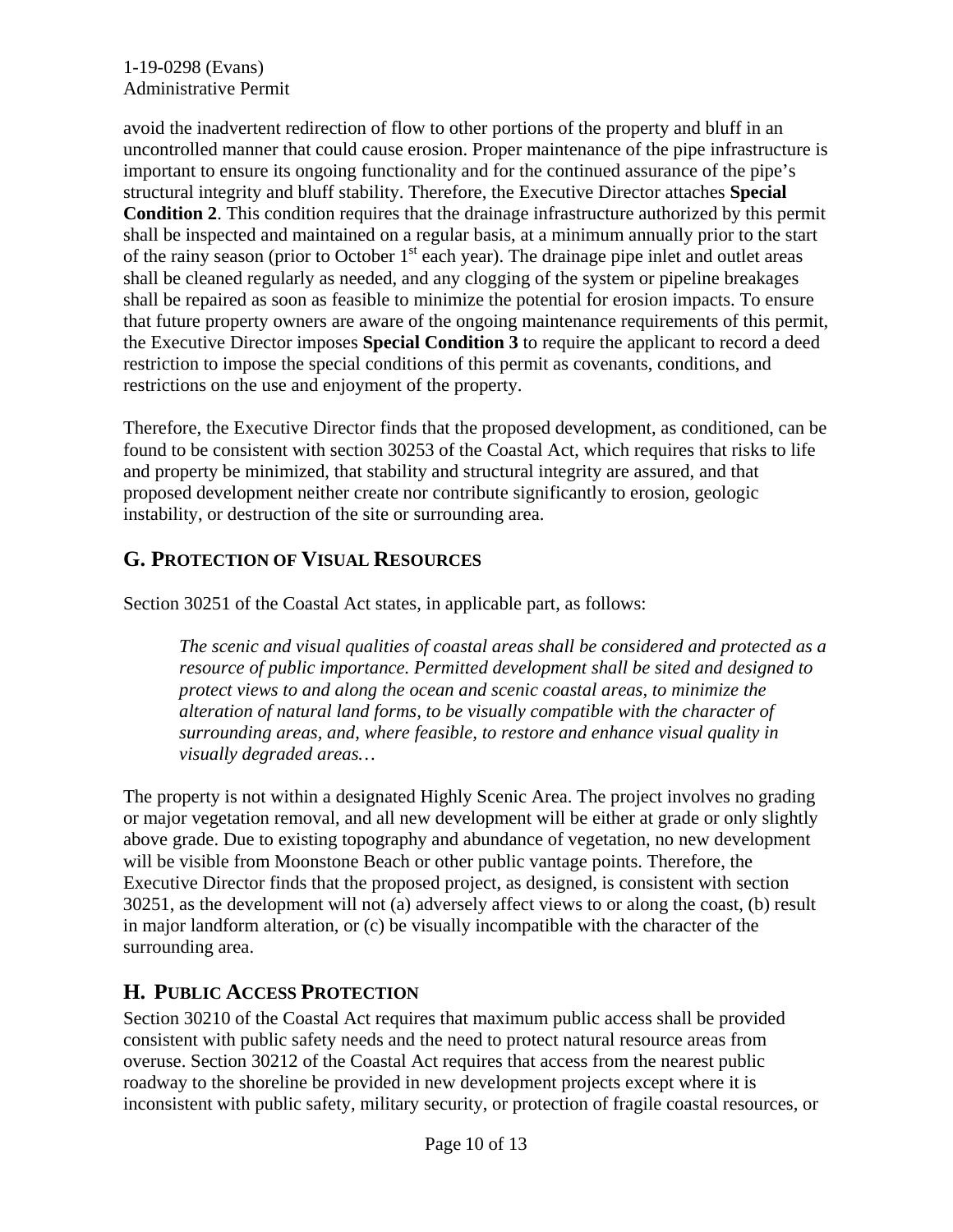adequate access exists nearby. Section 30211 requires that development not interfere with the public's right to access to the sea gained by use or legislative authorization. Section 30214 of the Coastal Act provides, in part, that the public access policies of the Coastal Act shall be implemented in a manner that takes into account the capacity of the site and the fragility of natural resources in the area. In applying Sections 30210, 30211, 30212, and 30214, the Commission also is limited by the need to show that any denial of a permit application based on these sections, or any decision to grant a permit subject to special conditions requiring public access, is necessary to avoid or offset a project's adverse impact on existing or potential access.

As noted previously, the project site is located above Moonstone Beach on a private street that does not currently support public access. There is no evidence of public use of the bluff top portions of the property for public access. Rayipa Lane is a private road, and there is no evidence of trails on the bluff top and no indication from the public that the site has been used for public access purposes in the past. The terrain is steep and thickly vegetated between the end of Rayipa Lane and the beach located over 100 feet below, such that vertical access through the area is infeasible. The public usually accesses Moonstone Beach via Moonstone Beach Road, just to the south of Rayipa Lane. The project as proposed will not block access along the shoreline and will not increase the demand for public access. Therefore, the Executive Director finds that the proposed project will not adversely affect public access, and the project as proposed without new public access is consistent with the requirements of Coastal Act sections 30210, 30211, 30212, and 30214.

## **I. CALIFORNIA ENVIRONMENTAL QUALITY ACT (CEQA)**

Section 13096 of the Commission's administrative regulations requires Commission approval of Coastal Development Permit applications to be supported by a finding showing the application, as modified by any conditions of approval, to be consistent with any applicable requirements of the California Environmental Quality Act (CEQA). Section 21080.5(d)(2)(A) of CEQA prohibits a proposed development from being approved if there are feasible alternatives or feasible mitigation measures available which would substantially lessen any significant adverse effect which the activity may have on the environment.

The Executive Director incorporates his findings on conformity with the Chapter 3 policies of the Coastal Act at this point as if set forth in full. These findings address and respond to all public comments, if any, regarding potential significant adverse environmental effects of the project that were received prior to preparation of the staff report. As discussed above, the development has been conditioned to be found consistent with the policies of the Coastal Act. Mitigation measures, which will minimize all adverse environmental impacts, have been required as permit special conditions. As conditioned, there are no feasible alternatives or feasible mitigation measures available, beyond those required, which would substantially lessen any significant adverse impact that the activity may have on the environment. Therefore, the Executive Director finds that the development as conditioned to mitigate the identified impacts is consistent with the requirements of the Coastal Act to conform to CEQA.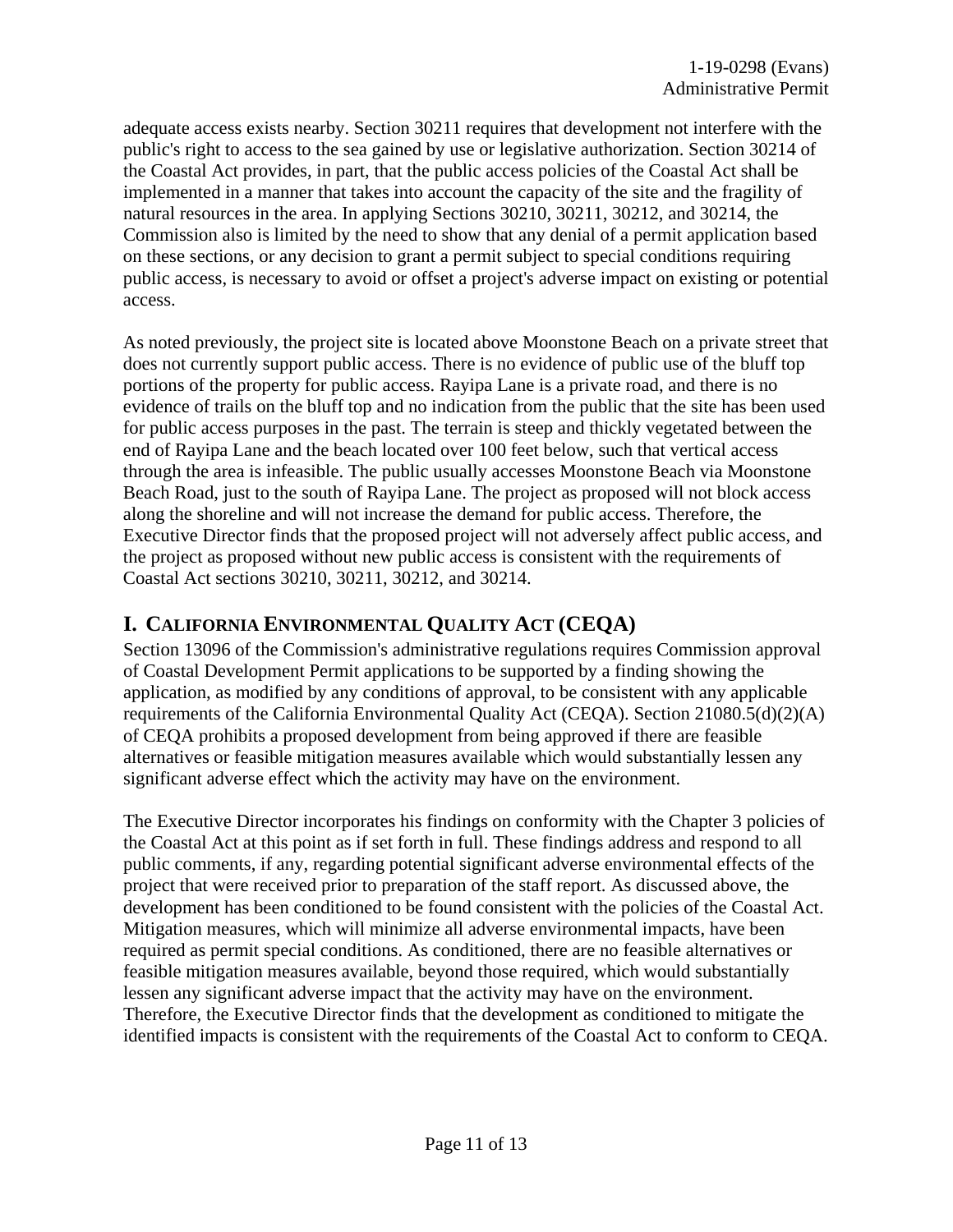# **SPECIAL CONDITIONS**

This permit is granted subject to the following special conditions:

- **1. Construction Standards, Restrictions, and Responsibilities.** The permittee shall employ construction-related "best management practices" (BMPs) to protect water quality and adjacent sensitive habitat areas. The permittee shall ensure that all on-site workers and contractors understand and agree to observe the standards and limitations for work outlined in this permit and in the detailed project description included as part of the application submittal and as revised by these conditions.
	- A. The following BMPs, proposed by the applicant, shall be implemented, consistent with the additional requirements specified in subsection (B) below:
		- (i) no heavy equipment will be used on the coastal bluff bluff-portion of the property west and south of the existing residence;
		- (ii) vegetation disturbance will be minimized by clearly marking the limits of the work area prior to commencement of construction;
		- (iii) sediment and runoff control BMPs will be installed on the site prior to site disturbance;
		- (iv) BMPs will be maintained in place during the course of construction work to ensure that no visible sediment leaves the site;
		- (v) appropriate stockpile management BMPs will be used to cover and contain stockpiles whenever there is a potential for rain to prevent polluted water runoff from the site; and
		- (vi) appropriate dust control BMPs will be implemented.
	- B. The following additional requirements, imposed by the Executive Director, also apply to the authorized construction work:
		- (i) *Plastic Netting Prohibition*: To minimize wildlife entanglement and plastic debris pollution, the use of temporary rolled erosion and sediment control products with plastic netting (such as polypropylene, nylon, polyethylene, polyester, or other synthetic fibers used in fiber rolls, erosion control blankets, and mulch control netting) is prohibited. Any erosion-control associated netting shall be made of natural fibers and constructed in a loose-weave design with movable joints between the horizontal and vertical twines;
		- (ii) *Straw Mulch*: If straw mulch is used for erosion, sediment, and runoff control, only certified weed-free straw mulch shall be used to avoid the inadvertent introduction of nonnative plant species to surrounding ESHA and park areas;
		- (iii) *Revegetation*: Any seed mixes used for seeding disturbed areas following construction shall not include any species listed as problematic and/or invasive by the California Native Plant Society, the California Invasive Plant Council, or as may be identified from time to time by the State of California. No plant species listed as a "noxious weed" by the governments of the State of California or the United States shall be utilized within the bounds of the property;
		- (iv) *Trash and Debris*: Any and all debris resulting from construction activities shall be removed from the project site and disposed of properly. During construction,